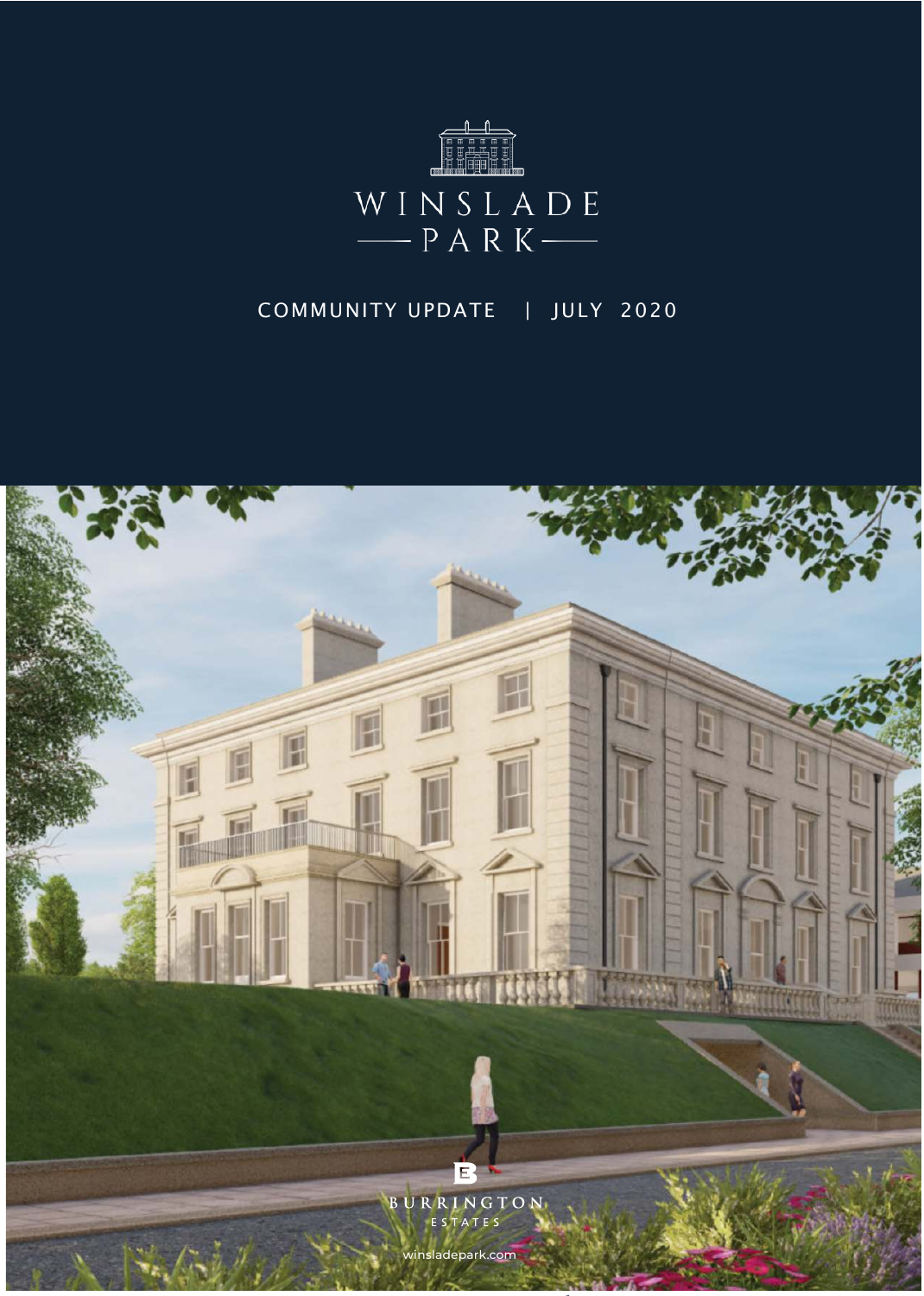

## Winslade Park Update: Your Views Matter

We have now submitted our Winslade Park planning application, taking on board both comments made at February's public exhibition and further conversations with the local community.

We expect to make a start on major construction work in late 2020.



We'll be keeping you updated throughout the development of the Winslade Park live, work and play campus, with a community newsletter 4 times a year.

We are always keen to hear from members of the local community please don't hesitate to get in touch at [hello@winsladepark.com.](mailto:hello@winsladepark.com)

> E BURRINGTON ESTATES

> > **winsladepark.com**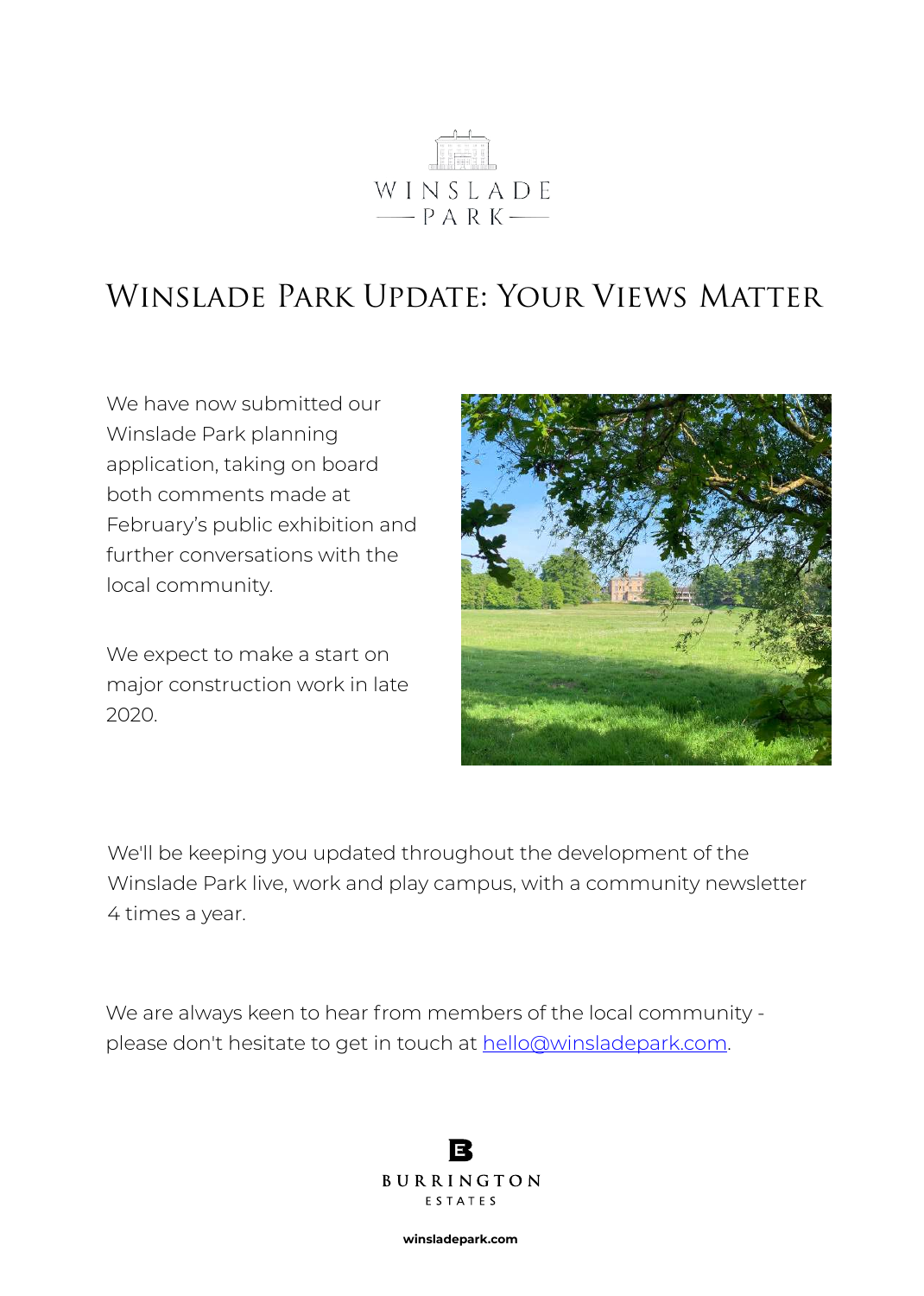## Key Benefits

- Planning applications have now been submitted for our Winslade Park live, work and play campus proposals and we would value your comments on our exciting plans. You can find the details on our plans on the East Devon District Council website at <https://bit.ly/2XxAjvM> & [https://bit.ly/30hEkX7.](https://bit.ly/30hEkX7)
- If you would like to talk to us about any part of the Winslade Park planning application, please do not hesitate to contact us at [hello@winsladepark.com.](mailto:hello@winsladepark.com)
- Work remains on target to secure the long-term future of the Grade II\* listed manor house, with transformation into stunning serviced offices and Burrington Business Club.
- We are committed to a development with the best possible environmental standards by retaining existing buildings and renovating them to a high energy efficient standard, by installing electric car charging points, by linking into new bus routes and by delivering cycle paths into and around the development and connecting to the Clyst Valley trail and cycleway. •
- We are transforming the former Stables Club into an outstanding leisure facility to be open to the public, with facilities unrivalled within Exeter and East Devon. These new facilities have been designed with former Exeter Chiefs and England rugby player, Tom Johnson and will be open by autumn 2021. •
- We are delivering significantly improved sporting facilities for the local community, with new football pitches and a new home for Clyst Valley Football Club, a publicly accessible swimming pool, reinstated tennis courts & cricket pitch and walking & running trails interspersed with bodyweight resistance equipment. •
- The development will be fully integrated into Clyst St Mary, including safe access into the development for the primary school and community-accessible playing pitches & nature trail. •
- The Parish Council will receive 25% of Community Infrastructure Payments, to spend on infrastructure projects identified by the Parish - this will be in the region of £450,000. •
- The total CIL payments to East Devon will be approximately £1,922,000. •



Our Winslade House office spaces will set new standards for greater Exeter.



Clyst House will provide office space for a wide range of businesses boosting the local economy and securing more local employment, with high-specification accommodation in a wide range of sizes.